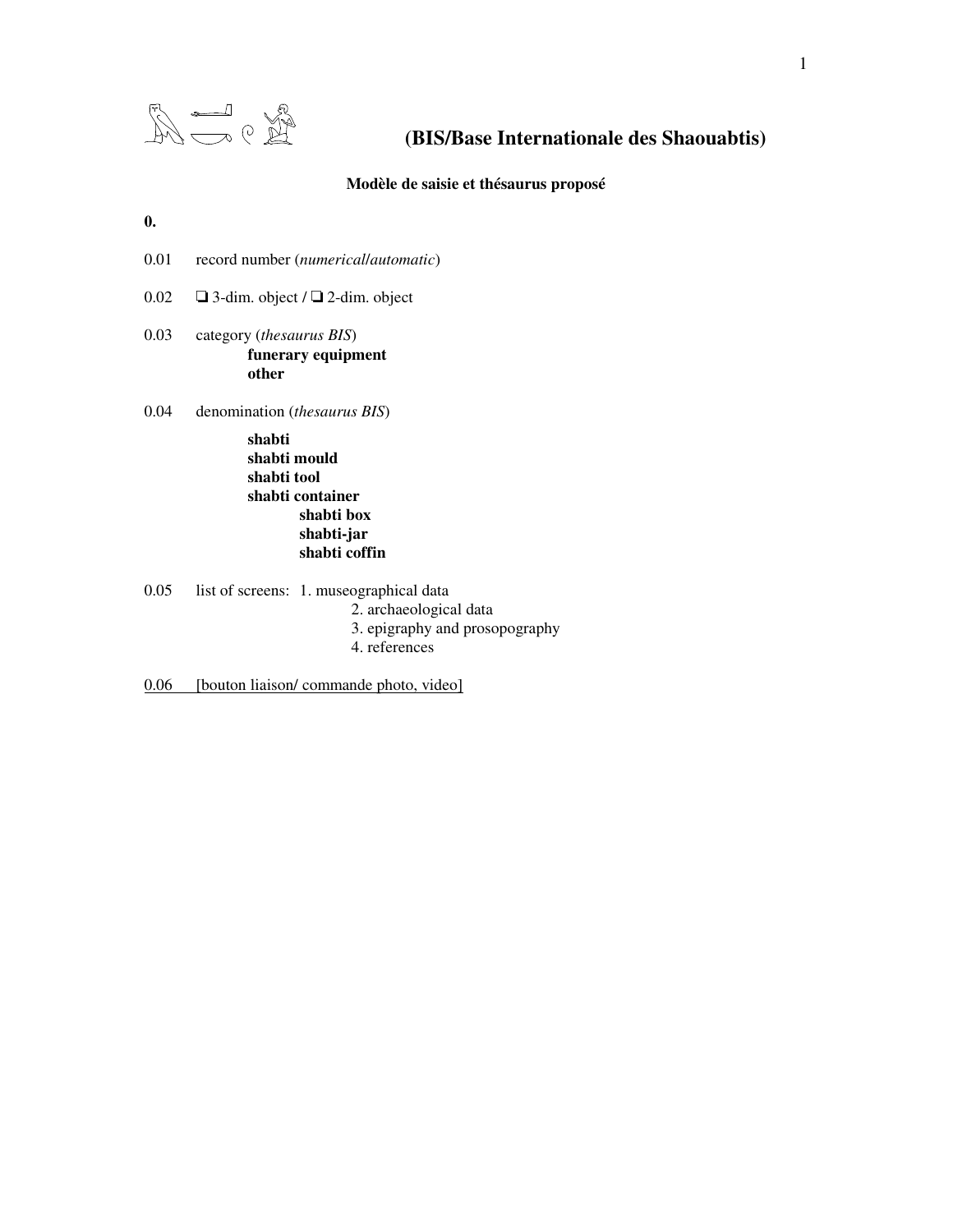# **1. museographical data**

- 1.01 international inventory number (*Multilingual Egyptological Thesaurus* 1 )  $1.01.1$  > country  $1.01.2 >$  town  $1.01.3$  > museum (owner)
- 1.02 present location (*Multilingual Thesaurus*)
- 1.03 inventory number(s) (separated by  $\equiv$ )
- 1.04 date of acquisition (*numerical:* year)
- 1.05 way of acquisition (*thesaurus BIS*)

**purchase gift division after excavation long-standing ownership bequest given as taxes confiscation exchange permanent loan loan transfer unknown**

1.06 history of the object and previous collection(s) (*free text*)

<sup>1</sup> Dirk VAN DER PLAS (éd.), *Multilingual Egyptological Thesaurus* (*PIRÉI* XI), Utrecht & Paris 1996 (= http://www.ccer.nl./home).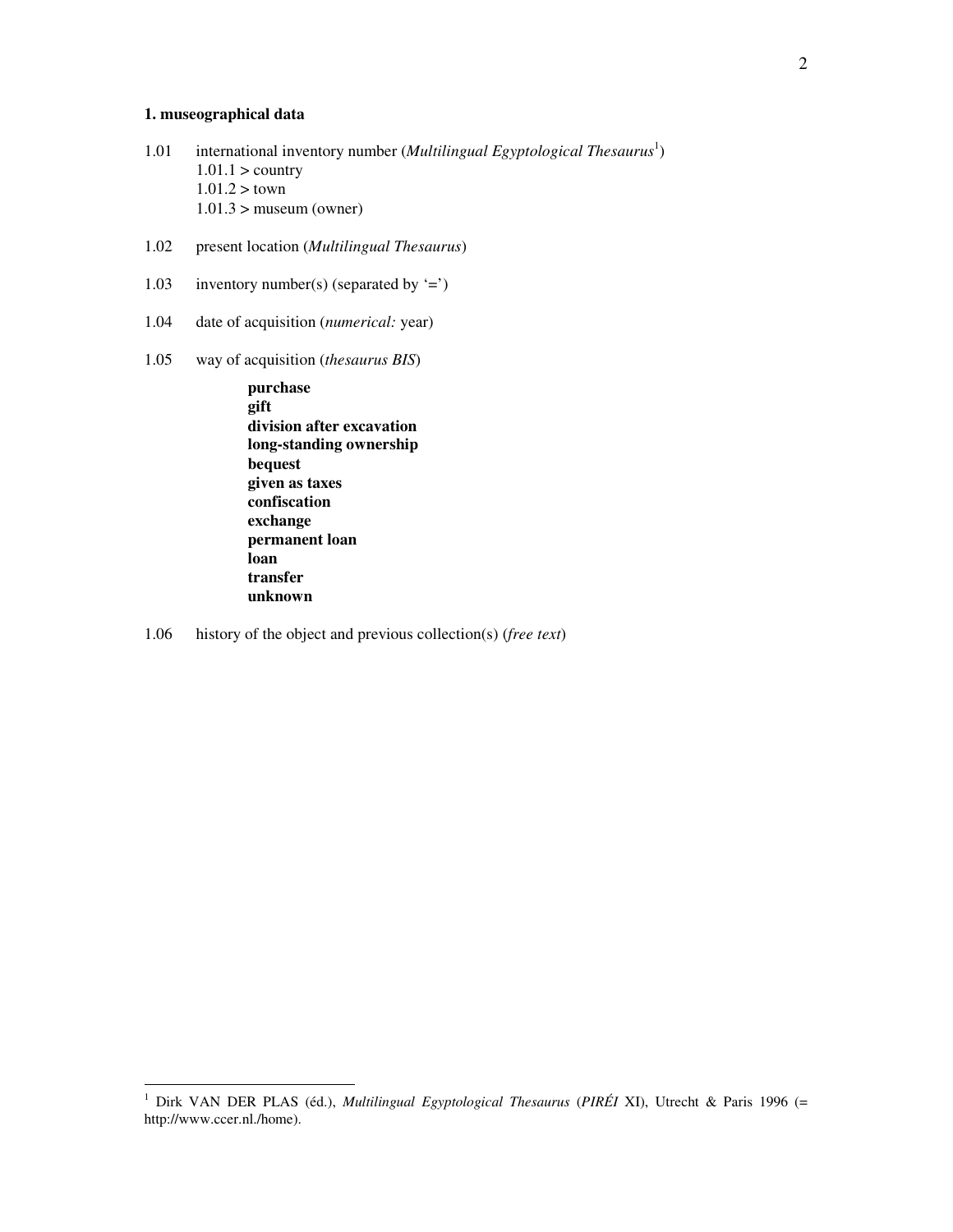### **2. archaeological data**

- 2.01 findspot (*Multilingual Thesaurus*)
	- 2.01.1 > comments on the findspot (*thesaurus BIS*) **found during excavation by context of acquisition according to museum's archives according to the previous owner other**
- 2.02 original provenance (*Multilingual Thesaurus*)
	- 2.02.2 > comments on the provenance (*thesaurus BIS*) **found during excavation by parallels by stylistic evidence by onomastic evidence by title(s) by epigraphy or prosopography by context of acquisition according to museum's archives according to the previous owner other**
- 2.03 material (*thesaurus BIS & Multilingual Thesaurus*)
	- **wood stone faience glass pottery mud metal other**
- 2.04 material (precise) and technique(s) (*free text*)
- 2.05 state of preservation (*thesaurus BIS*)
	- **complete head missing feet missing bust head torso upper part of body lower part of body legs legs without feet feet other**

2.05.1 > comments on the state of preservation (*free text*)

- 2.06 colours (*Multilingual Thesaurus or free text*)
- 2.07 measurements (in cm) 2.07.1 height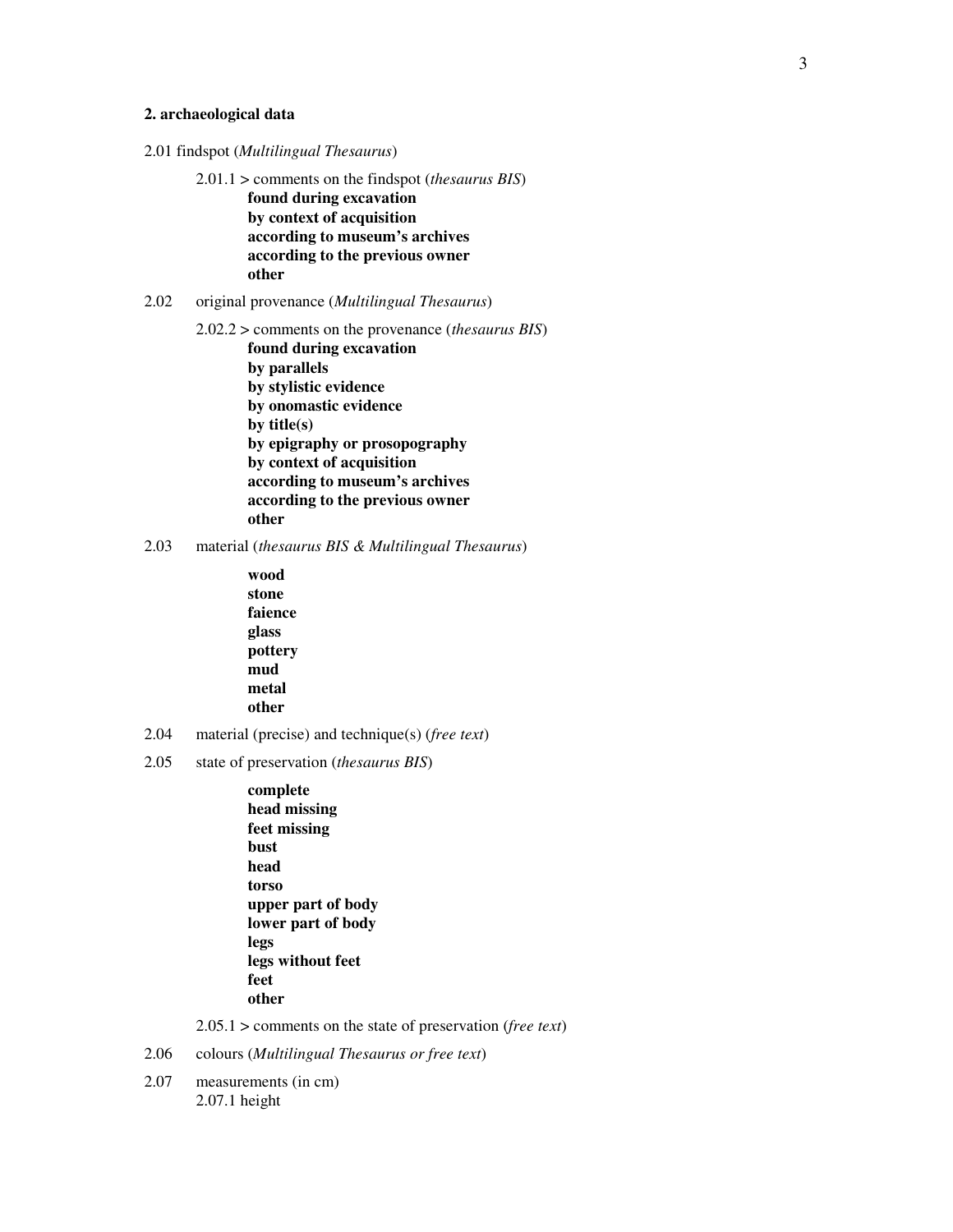- 2.07.2 width 2.07.3 depth 2.07.4 feet/base (length x width [ x height of base]) 2.07.7 diameter
- 2.08 typology *(thesaurus BIS)*

**mummiform (Middle Kingdom) mummiform (Second Intermediate Period) mummiform (New Kingdom) mummiform hand not visible (New Kingdom) dress of daily life (New Kingdom) mummiform (Third Intermediate Period) dress of daily life/ reis (Third Intermediate Period) mummiform with backpillar (Late Period) mummiform w/o back pillar (Late Period) on bier double lost contours ('tent peg') stick-shaped shabti with backslab (New Kingdom) female statuette milling servant headless amulet shabti animal head other**

- 2.09 description (*free text*)
- 2.10 'Schneider'-code (*not compulsory*)
	- $2.10.1 > C1$  $2.10.2 > W$  $2.10.3 > H$  $2.10.4 > I$  $2.10.5 > B$  $2.10.6 > A$  $2.10.7 > Tp$

2.11 dating (*Multilingual Thesaurus*) period

dynasty

reign (year)

2.11.1 comments on the dating

2.11.1.1 dating *ante quem non* (*Multilingual Thesaurus*) period

dynasty

reign (year)

2.11.1.2 dating *post quem non* (*Multilingual Thesaurus*)

period

dynasty

reign (year)

*Thesaurus for dating:*

**Middle Kingdom XIst dynasty**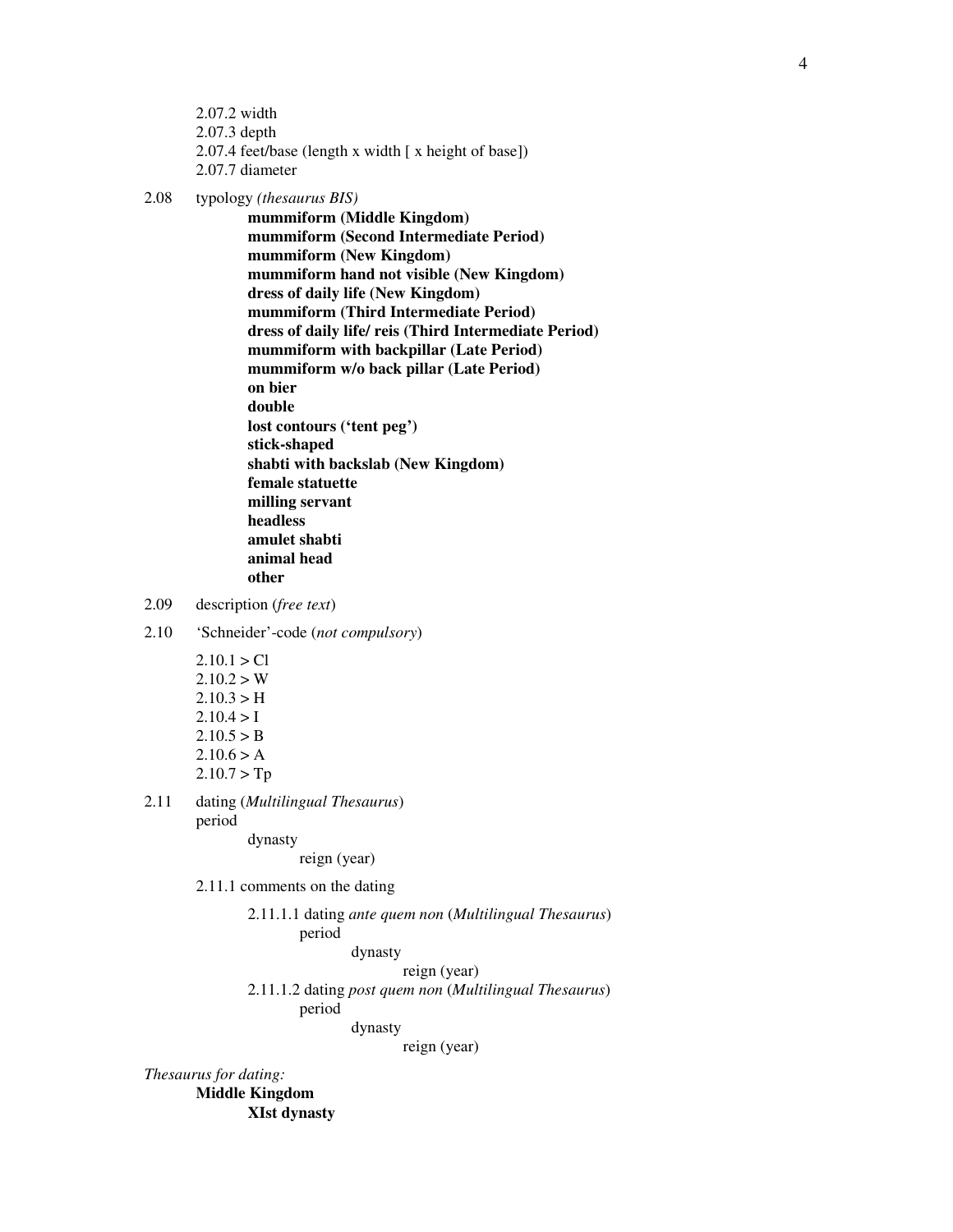**M e n t u h o t e p I e t c . X I I n d d y n a s t y** Amenemhat I **e t c . X I I I r d d y n a s t y e t c . Second Intermediate Period X I V t h d y n a s t y e t c . X V t h d y n a s t y e t c . X V I t h d y n a s t y e t c . X V I I t h d y n a s t y e t c . N e w K i n g d o m X V I I I t h d y n a s t y e t c . X I X t h d y n a s t y e t c . X X t h d y n a s t y e t c .** Third Intermediate Period **X X I s t d y n a s t y e t c . X X I I n d d y n a s t y e t c . X X I I I r d d y n a s t y e t c . XXIVth dynasty e t c . X X V t h d y n a s t y e t c .** Late Period **X X V I t h d y n a s t y e t c . X X V I I t h d y n a s t y e t c . X X V I I I t h d y n a s t y e t c . X X I X t h d y n a s t y e t c . X X X t h d y n a s t y e t c . P t o l e m a i c P e r i o d e t c . Roman Period e t c . modern** criterion of dating (thesaurus BIS) **b y s t y l e by context of excavation** 

2 . 1 2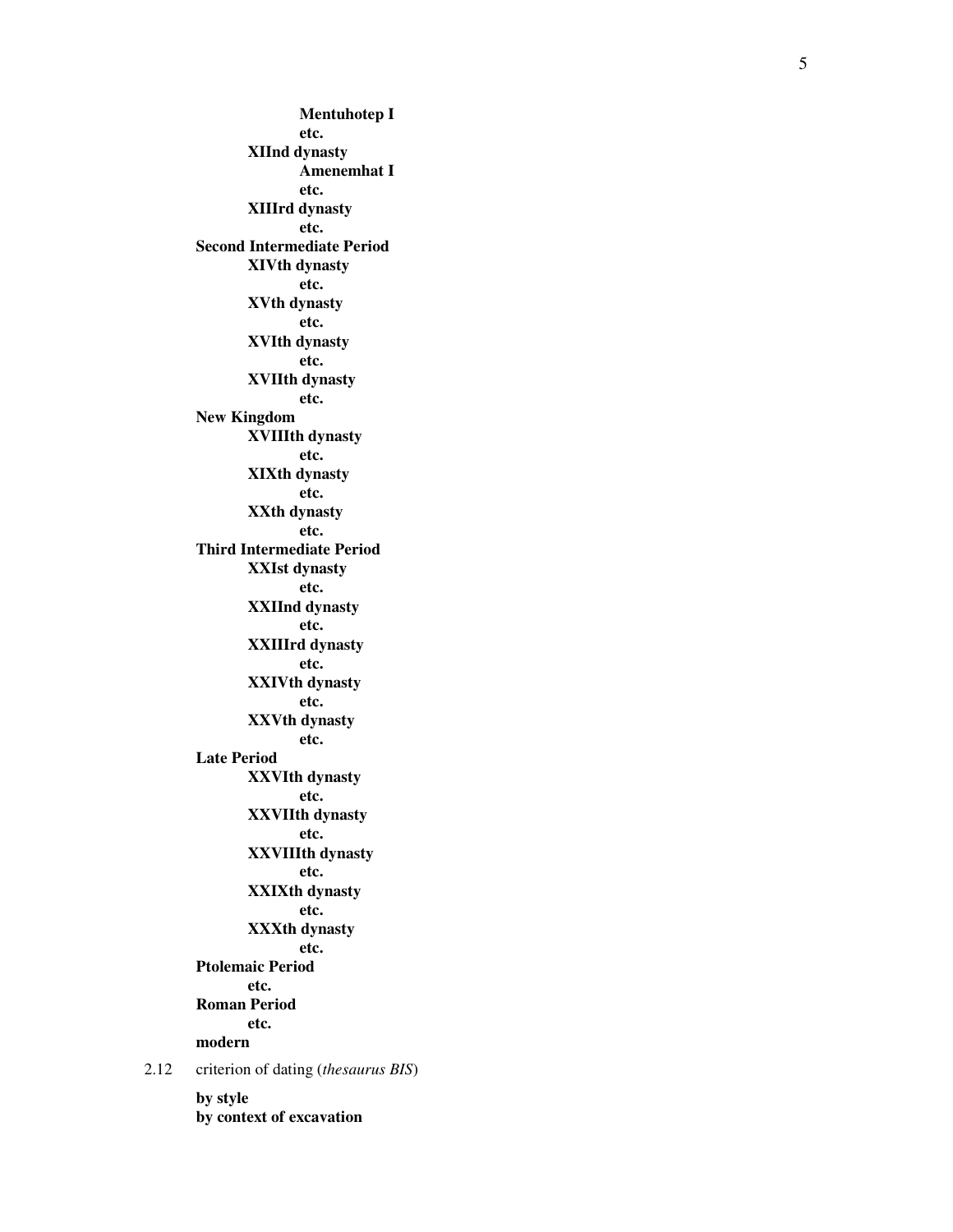**b**y prosopography **b**y provenance **b**y lab analysis **o t h e r**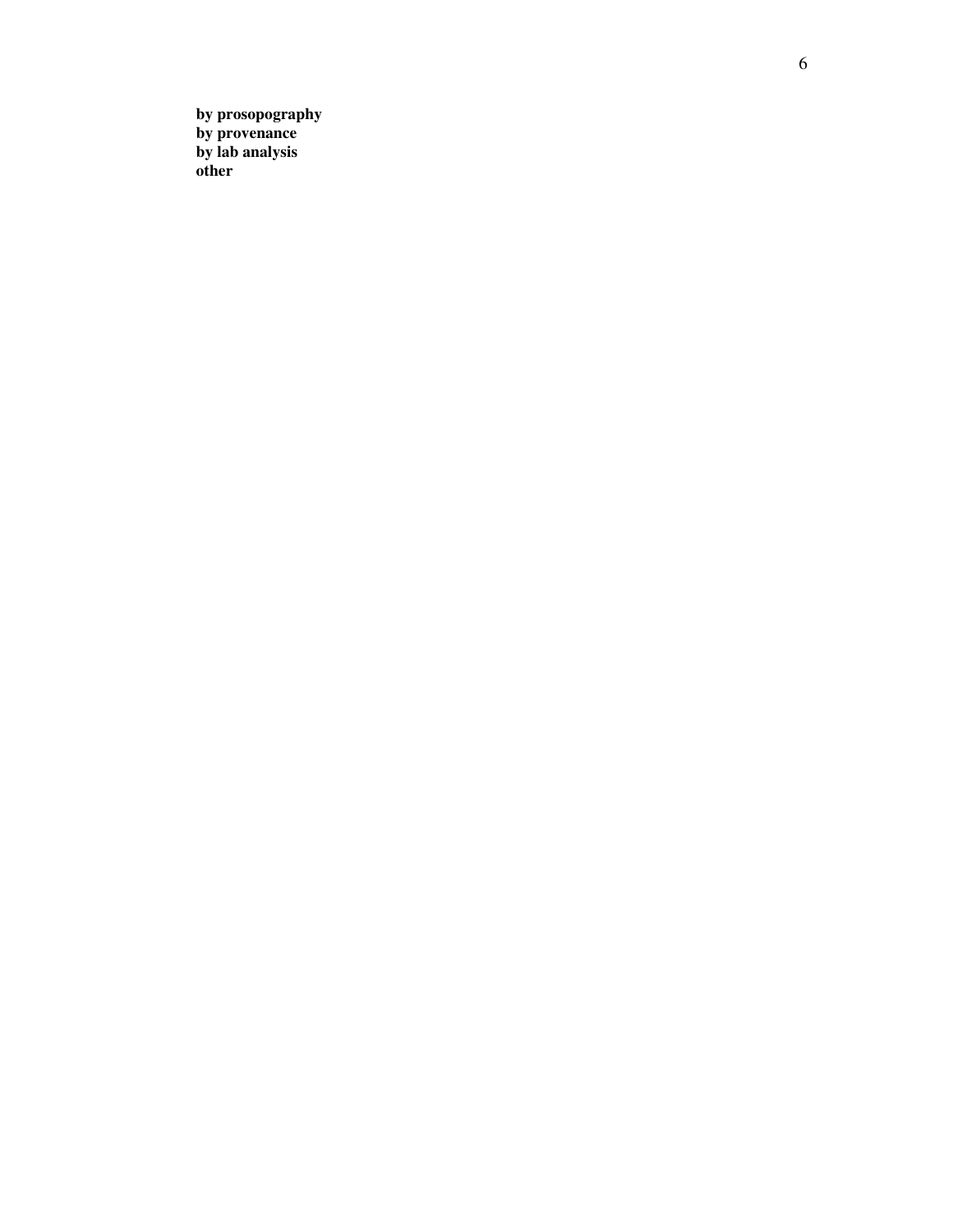### **3. epigraphy and prosopography**

3.01 writing (*thesaurus BIS*)

**without text hieroglyphic cursive hieroglyphic hieratic demotic pseudo-hieroglyphs not identified**

### 3.02 state of text preservation *(thesaurus BIS*)

**complete effaced text (naturally) effaced text (voluntarily) partially effaced text (naturally) partially effaced text (voluntarily) surcharged text palimpsest other**

3.03 technique of writing (*thesaurus BIS*)

- **engraved painted encrustation painted engraving encrusted engraving moulded other**
- 3.04 text disposition (*thesaurus BIS*)

**horizontal**  $3.04.1$  > number of lines **vertical** 3.04.2 > number of columns **T-shaped**  $3.04.1$  > number of lines 3.04.2 > number of columns **other disposition**  $3.04.1$  > number of lines  $3.04.2$  > number of columns  $3.04.3 >$  isolated sign(s)

- 3.05 text disposition, comments (*free text*)
- 3.06 text contents (*thesaurus BIS*, each element separated by '-', order as appearing in the text)

*sHD Wsjr* **title(s) name surname parent(s)** *mAa-xrw* **Book of the Dead, chap. VI**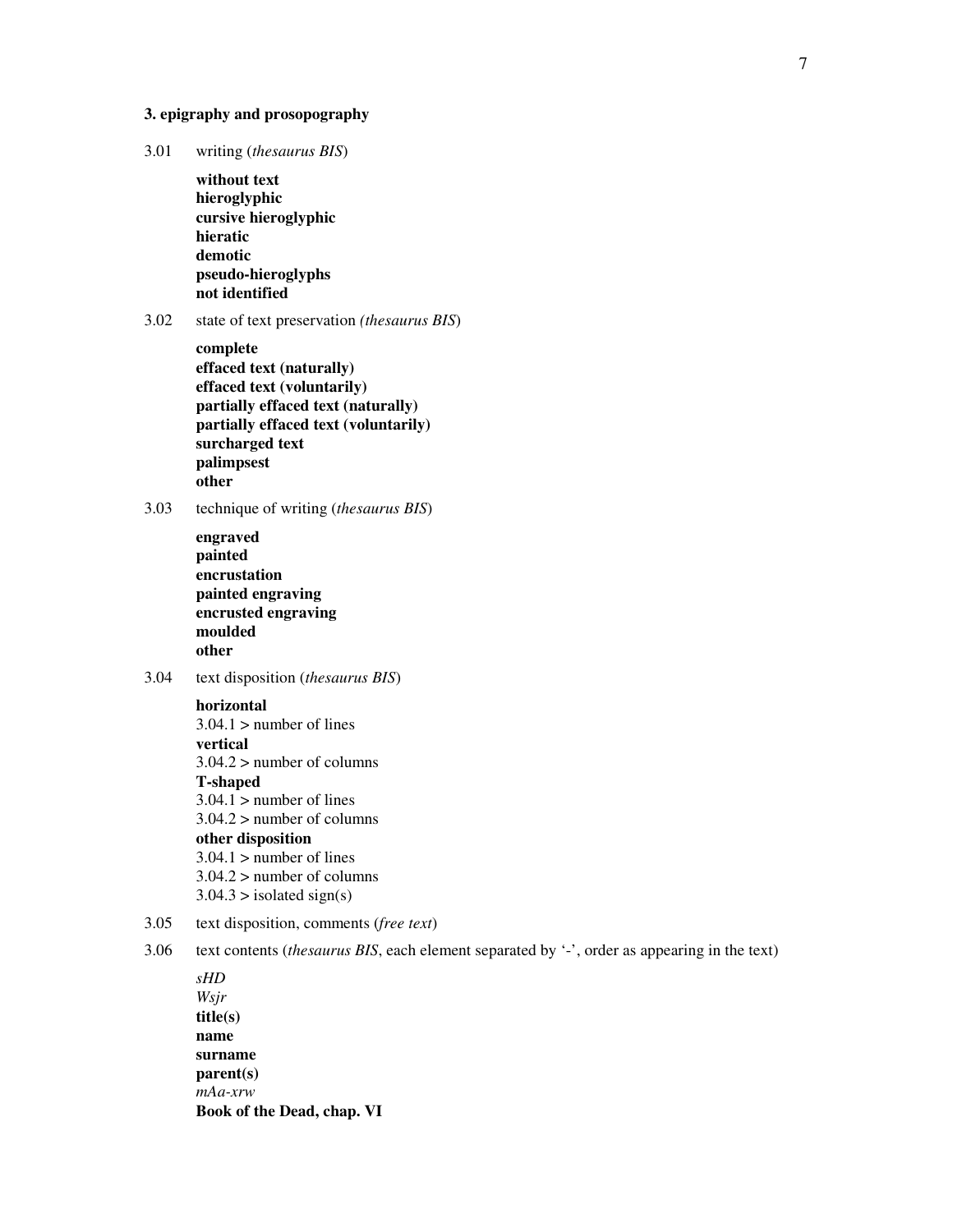**Book of the Dead, variants of chap. VI Book of the Dead, chap. V Book of the Dead, chap. LXXXIII Amenhotep III-formula Chaemwas-formula Nut spell biographical text** *Htp-dj-nswt jmAx(w) Dd-md.w jn* **illegible other**

# 3.07 name (and surname) **REPETITIVE**

example: 'Hr-ir-aA = nfr-ib-ra-nfr  $(Dd n.f)'$ 

### 3.08 title(s) **REPETITIVE**

## 3.09 parent(s) **REPETITIVE**

3.09.1 parents' title(s) **REPETITIVE**

3.09.2 > joints of parenthood (*thesaurus BIS*)

*ms.n ms.t.n jr.n jr.t.n sA sA.t sA n sA.t n.t*

- 3.10 hieroglyphic code (*free text*)
- 3.11 transliteration (*free text*)
- 3.12 translation (*free text*)
- 3.13 comments and remarks on the epigraphy and philology (*free text*)